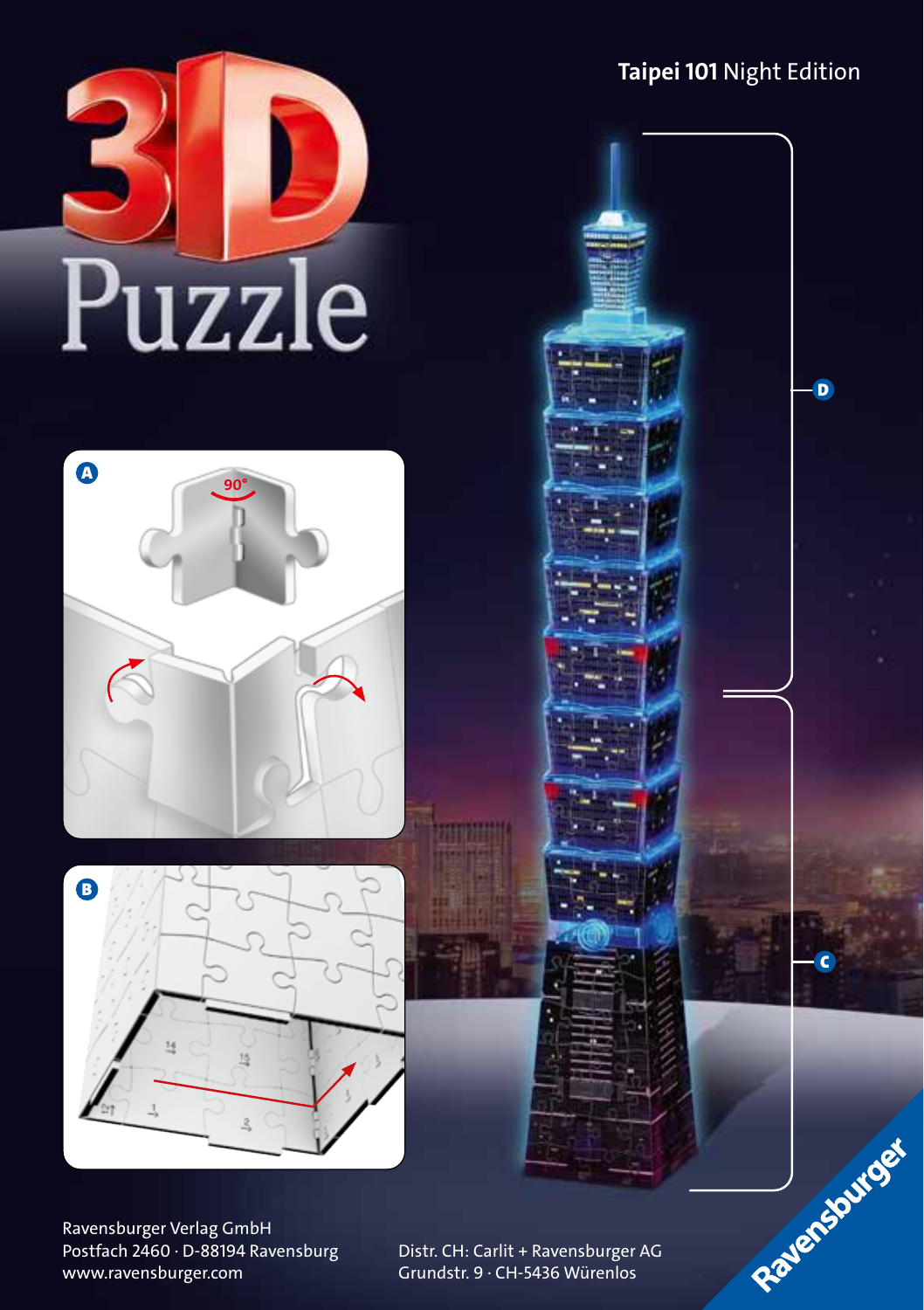

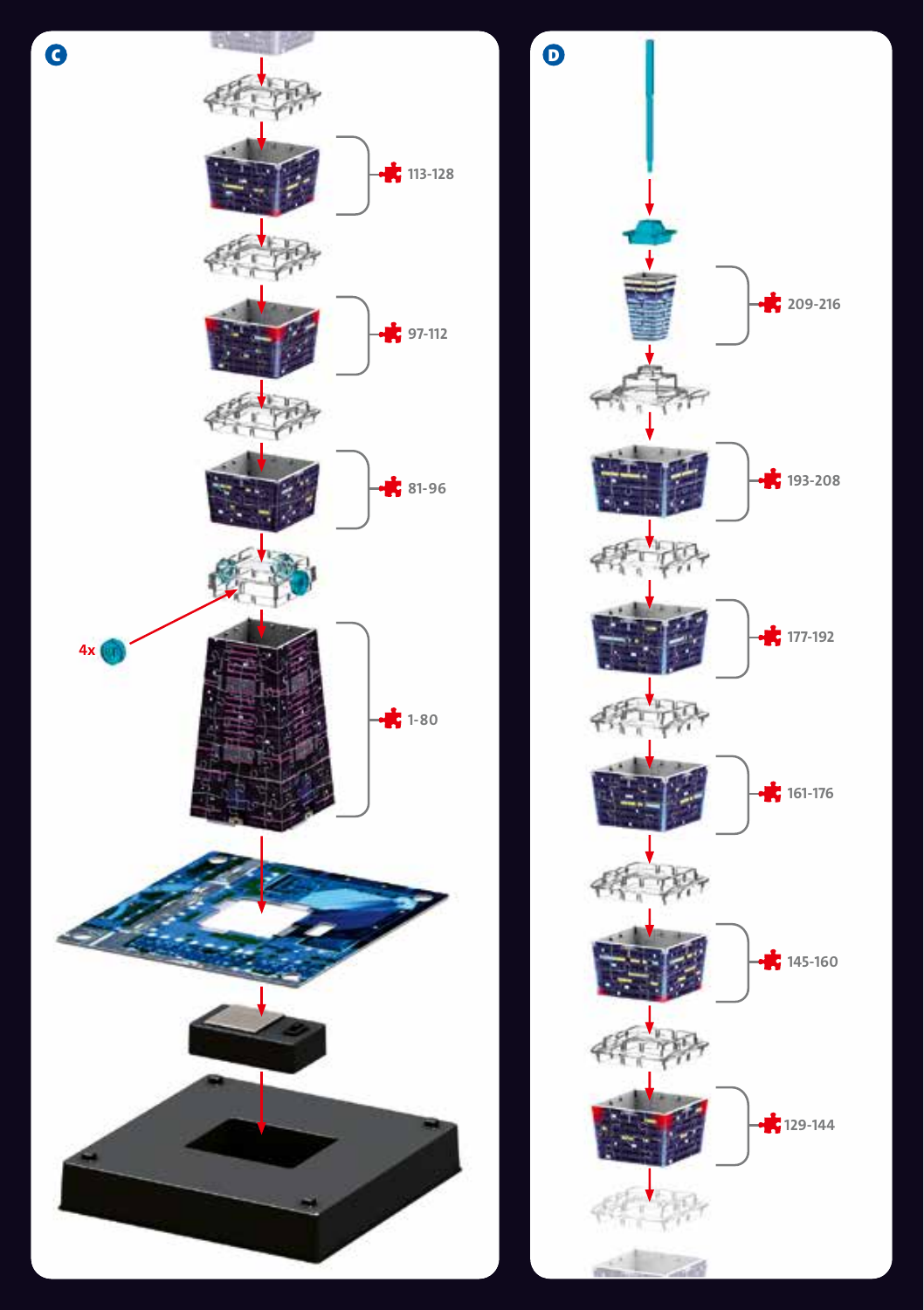

# **Taipei 101 Night Edition**

### **D Taipei 101**

E

Das Taipei Financial Center ist ein wahres architektonisches Meisterwerk – was natürlich hauptsächlich an seiner Höhe von 508 Metern und den unglaublichen 101 Stockwerken liegt. Diese geben dem derzeit\* zehnthöchsten Gebäude der Welt, gemeinsam mit dem Standort, den Namen Taipei 101. Aber auch die schuppenförmige Bauweise, das riesige Pendel mit seiner 660 Tonnen schweren Kugel, welches das Gebäude bei einem Erdbeben vor allzu großen Schwankungen bewahren soll, sowie die filigrane Verglasung aus rund 120.000 m² Glas machen den Wolkenkratzer zu etwas ganz Besonderem. Die Fenster sind getönt und beschichtet und werfen bei Tag das Sonnenlicht zurück. Nach Einbruch der Dunkelheit wiederum weiß der im Jahr 2004 offiziell eröffnete Büroturm noch einmal ganz anders zu glänzen. Dann nämlich, wenn das gelbe Licht seiner Spitze dem einer Fackel gleicht und an die Ideale Freiheit und Willkommensein erinnert. Überdies erstrahlt das Bauwerk an jedem Abend der Woche in einer jeweils anderen Farbe der sieben Spektralfarben.

Übrigens: Außer den 101 oberirdischen Stockwerken gibt es sogar noch fünf unterirdische, die dem ungewöhnlich hohen Turm damit auch eine enorme Tiefe verleihen. \* Stand 2018



The Taipei Financial Center is truly an architectural masterpiece – this is naturally mainly due to its height of 508 metres, distributed amongst an incredible 101 storeys. The latter, in combination with the location, give the currently\* tenth tallest building in the world the name Taipei 101. But even the scaled construction, the 660-tonne steel sphere suspended from the huge pendulum, which offers the building protection against swaying during an earthquake, and the curtain-like walls made of about 120,000 m² of glass make the skyscraper a very special structure. The windows are tinted and glazed and reflect the sunlight by day. But when nighttime comes, the office tower, which officially opened in 2004, shines in a completely different manner. That's when the yellow light on its steeple looks like a torch and evokes the ideals of liberty and being welcome. In addition, the structure shines in one of the seven spectral colours on each weeknight.

By the way: Besides the 101 storeys above ground, there are even another five basement levels, which also give the unusually high skyscraper a foundation of great depth. \* As of: 2018